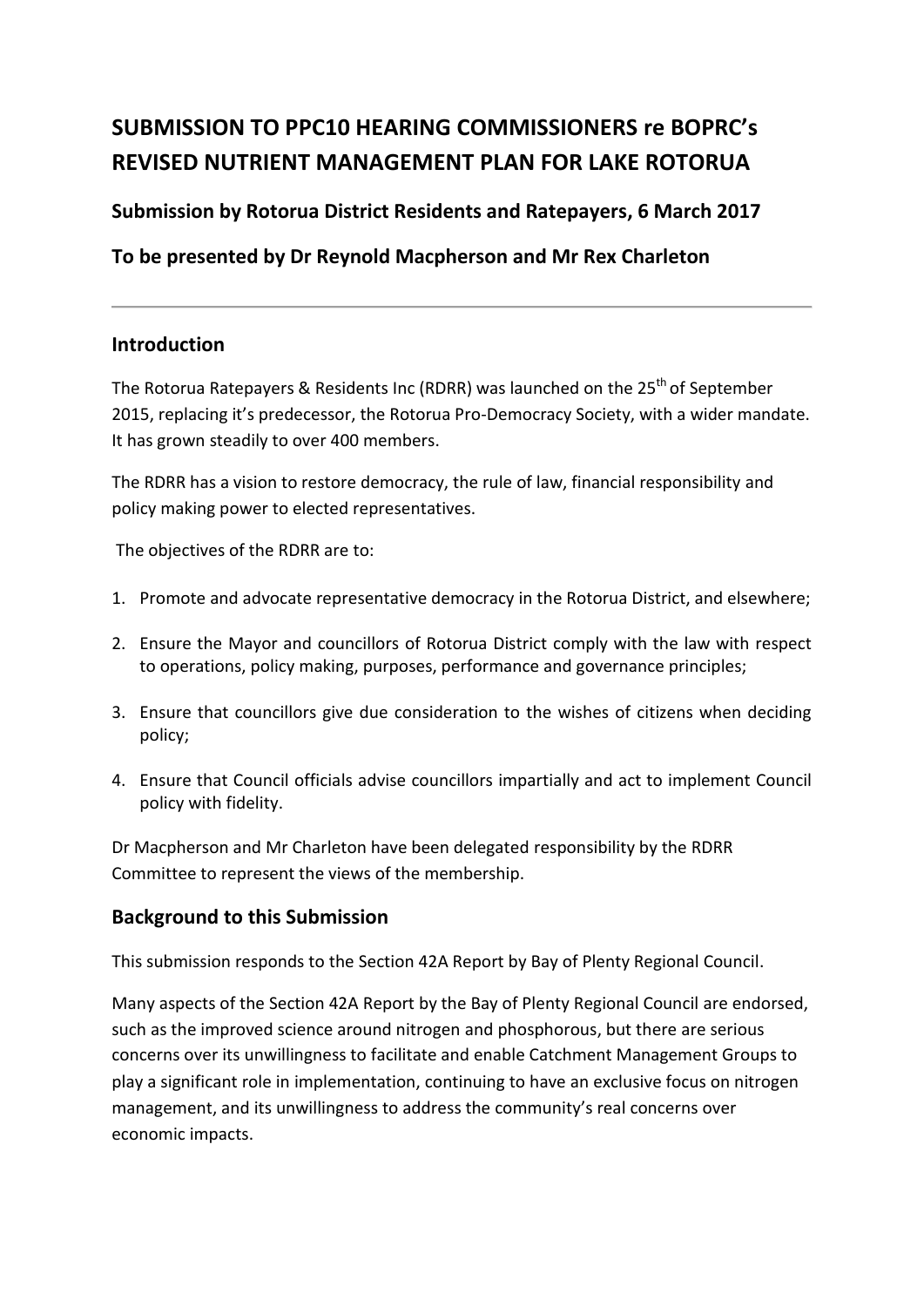The Proposed Planned Change 10 (PPC10) would establish a regulatory regime consistent with national and regional policy statements and plans. The regime comprises an Integrated Framework including an Incentives Programme to buy back nitrogen and replace gorse with commercial plantations, Nitrogen Discharge Allowances based on OVERSEER predictions, and resource consenting for land use changes on farms over 40 ha from July 2017 and less than 40 ha from 2022, with small blocks less than 5 ha exempted.

The RDRR would be conditionally supportive of a modified version of the PCC10 if the following improvements are made.

# **Catchment Management Groups and Planning**

Catchment Management Groups and Planning has been confused in the Section 42A Report with 'sub-catchment plans as an alternative approach to Plan Change 10 (p. 3).

The RDRR proposed Catchment Management and Planning Groups as a socially and culturally sophisticated approach to implementing PPC10.

Engaging landowners in collaborative catchment groups, supported by regional staff expert in measurement and mitigation, would create local learning organisations. Sustainable implementation would be achieved through investing in community capacity building with rules only needing to be enforced by exception.

*Community capacity building (CCB), also referred to as capacity development, is a conceptual approach to social or personal development that focuses on understanding the obstacles that inhibit people, governments, international organizations and non-governmental organizations from realizing their development goals while enhancing the abilities that will allow them to achieve measurable and sustainable results.<sup>1</sup>*

One of the great strengths of CCB is that it avoids the use of coercion to achieve compliance which can generate misunderstandings and resistance.

RDRR was encouraged when the Chair of the BOPRC, Doug Leeder, and a senior official Eddie Grogan, considered this alternative approach in late 2016 and considered the possibility of a trial. It was very disappointed that there was no reference to such a trial in the Section 42A Report.

# **Integration and Co-Management of N and P**

Emergent science points to the practicality of integrating and co-managing N and P reductions by catchment. What empirical scientists research as discrete systems have to be

**.** 

<sup>1</sup> https://en.wikipedia.org/wiki/Capacity\_building#References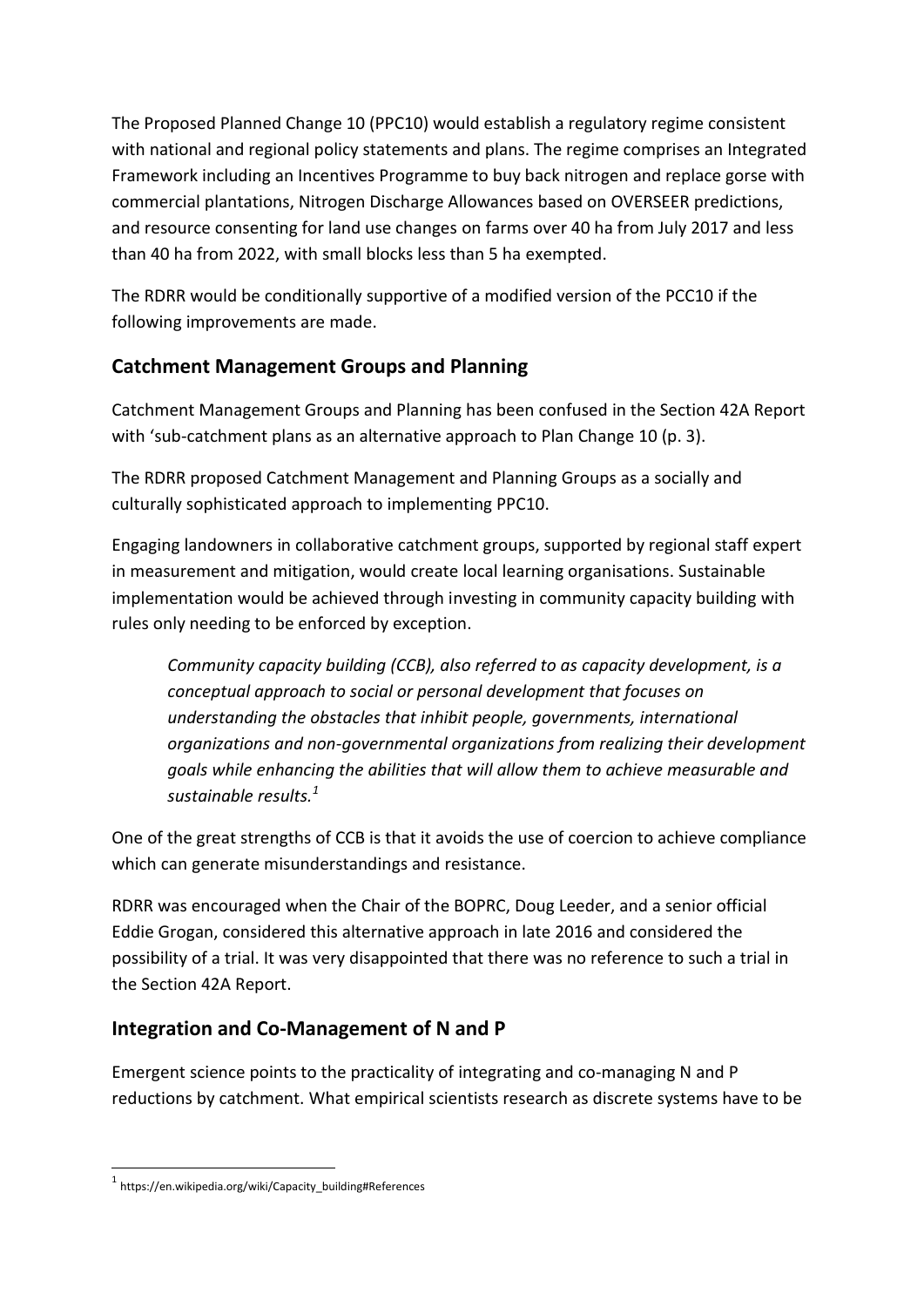managed by farmers as integrated systems, and balanced against other complex economic and environmental risks.

Isolating N and P management from each other and other interdependent systems runs counter to the systematic growth of multi-disciplinary practical knowledge on farms that can be appropriately governed by the consenting process to achieve nutrient targets.

For example, we are unconvinced with the claim that alum dosing is not part of a long term solution when it has been part of the natural ecosystem of Lake Rotorua for millennia, the dosages are undetectable against background measures, and they are more effective than was expected. Another example is where detention dams have significantly reduced P discharges into the lake from storm water, forest harvesting, harvesting forage crops, etc. We are now sceptical that an approach based solely on N mitigation will achieve the TLI target, and regard the 435 tonne N target as overly simplistic so as to be compromised.

RDRR requests that the Hearing Commissioners direct that a P mitigation programme be designed using best available science, its economic impact be modelled, including estimates of viability and effectiveness. Further, we ask that the Commissioners direct that the solely P mitigation strategy be compared to a solely N mitigation programme, and again to a  $N + P$ mitigation programme.

### **Incentive Programme**

The success of the Incentive Programme depends critically on public confidence in the political neutrality and independence of its administration and its use of sophisticated science.

The RDRR expressed concern that a conflict of interest had arisen when the first chair of the Incentive Programme accepted an additional appointment as chair of the political arm of a major potential beneficiary. The RDRR warmly acknowledges that this anomaly has been resolved with the appointment of Judith Stanway.

On the other hand, the Incentive Programme uses only N targets. RDRR recommends that it adopt P targets as well.

# **Economic Analyses of the Impacts of PPC10**

The RDRR remains unconvinced by the additional economic analyses of the impacts of PPC10 across different land use options.

The first impression gained is that literature reviews were limited. For example, only local research sources were seriously considered.

Even more seriously, the Section 42A Report does not project the economic consequences of land use conversions from intensive dairying to sheep and beef farming and to